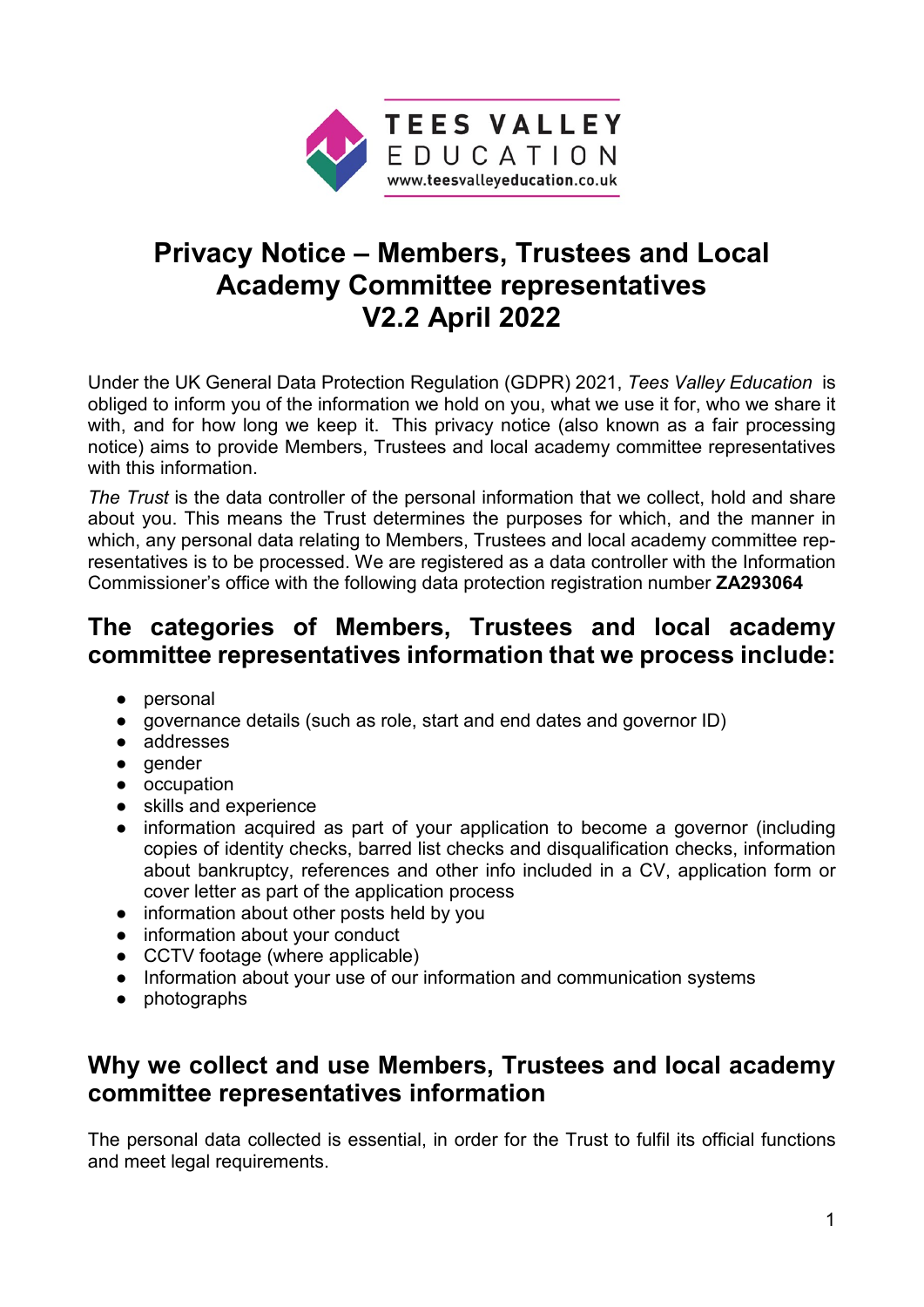We collect and use Members, Trustees and local academy committee representatives information, for the following purposes:

- a) to meet the statutory duties placed upon us
- b) where we need to protect your interests(or someone else's interests)
- c) where it is needed in the public interest or for official purposes
- d) where we have your consent
- e) to make decisions about whether to appoint you as a Members, Trustees and local academy committee representatives
- f) making decisions about your continued appointment as a Members, Trustees and local academy committee representatives
- g) dealing with the processes for the recruitment, selection and appointment of Members, Trustees and local academy committee representatives
- h) complying with our safeguarding obligations
- i) financial information such as expenses
- j) complying with health and safety obligations
- k) sending you communications connected to your role as a Members, Trustees and local academy committee representatives
- l) for the purposes of undertaking governance reviews

Our lawful basis for collecting and processing your personal information is defined under Article 6(1) of the UK GDPR, and the following sub-paragraphs apply:

a) Data subject gives consent for one or more specific purposes.

c) the processing is necessary to comply with the legal obligations of the school.

All maintained school governing bodies, under [section 538 of the Education](http://www.legislation.gov.uk/ukpga/1996/56/section/538)  [Act 1996](http://www.legislation.gov.uk/ukpga/1996/56/section/538) have a legal duty to provide the governance information as detailed above.

e) the processing is necessary for tasks in the public interest or exercise of

official authority vested in the controller.

Our lawful basis for collecting and processing special category information is defined under Article 9(2) of the UK GDPR and the following sub-paragraphs in Article 9(2) of the UK GDPR apply:

a) The data subject has given explicit consent to the processing

b) the processing is necessary for the purposes of carrying out the obligations exercising specific rights of the academy.

g) Processing is necessary for reasons of substantial public interest

A full breakdown of the information we collect on Members, Trustees and local academy committee representatives and the lawful basis can be requested from head office in relation to Members and Trustees. For local academy representatives this information should be requested from the academy office of the representatives academy.

Where we have obtained your consent to use your personal data, this can be withdrawn at any time. We will make this clear to you when we ask for your consent and we will explain how consent can be withdrawn.

Some of the reasons listed above for collecting and using pupils' personal data overlap, and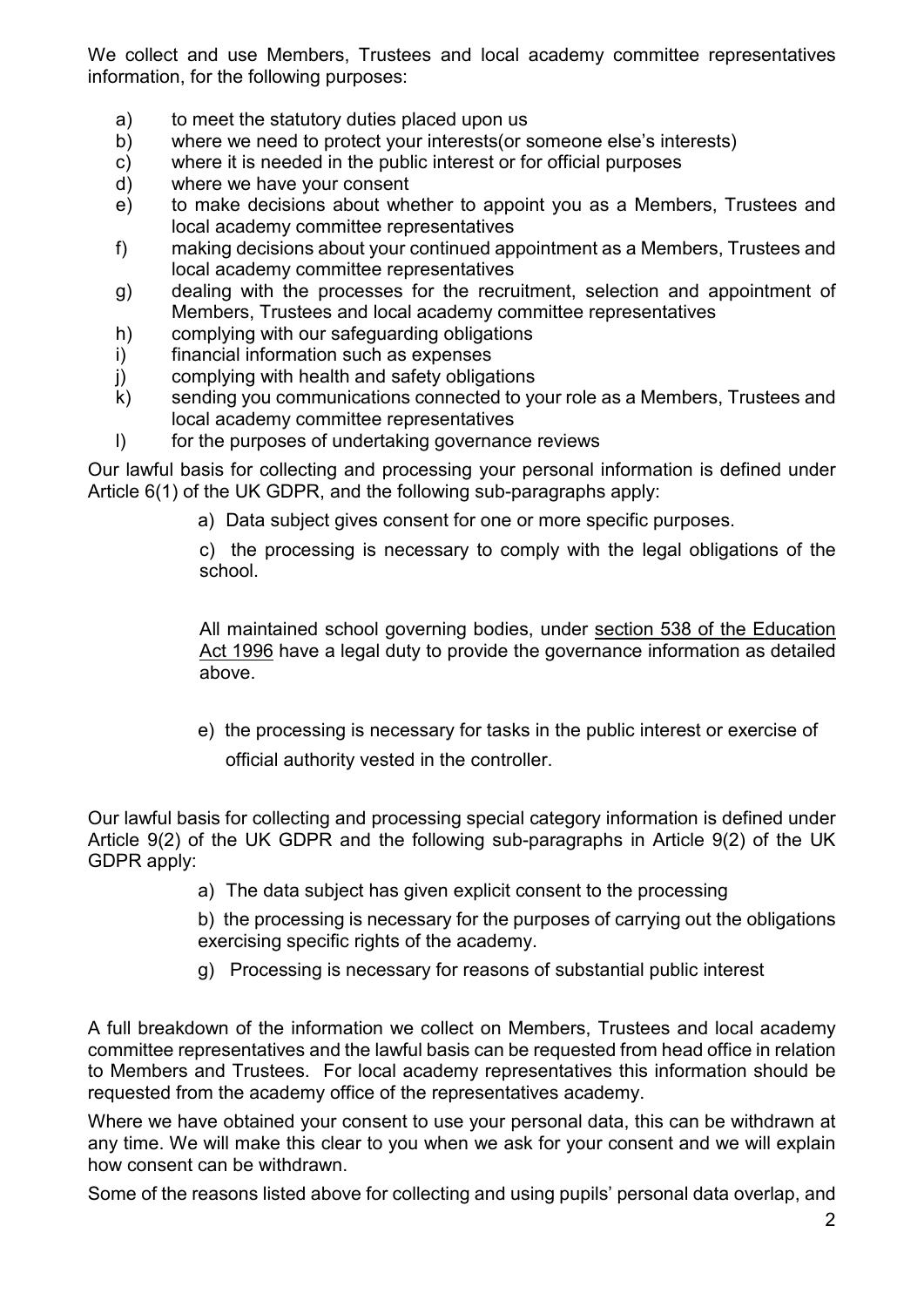there may be several grounds which justify our use of this data.

### **Collecting Members, Trustees and local academy committee representatives information**

We collect personal information via contact forms and online applications.

Members, Trustees and local academy committee representatives data is essential for the Trust's operational use. Whilst the majority of personal information you provide to us is mandatory, some of it may be requested on a voluntary basis. In order to comply with UK GDPR, we will inform you at the point of collection, whether you are required to provide certain information to us or if you have a choice in this.

### **Storing Members, Trustees and local academy committee representatives information**

We have robust data protection policies and procedures in place to protect the personal information that we hold, which are regularly reviewed. Further information about our data protection polices can be found on our website or by contacting head office.

Full details of data retention periods adopted by *the Trust* can be found in the Disposal of Record Schedule, which is accessible via the following [hyperlink,](http://wsd.we-learn.com/downloads/GDPR/2016_IRMS_Toolkit_for_Schools_v5_Master.pdf#:%7E:text=The%20Information%20Management%20Toolkit%20for%20Schools%20has%20been,compliance%20with%20the%20Freedom%20of%20Information%20Act%202000.) or by contacting head office.

### **Who we share Members, Trustees and local academy committee representatives information with**

We share information about Members, Trustees and local academy committee representatives with:

- IT Systems (Data Protection Officer)
- Governance Professional (for Governance purposes)
- The Department for Education (DfE)
- Education, Skills Funding Agency
- Companies House
- The Trust's ICT provider (OneIT)
- Internal and External Auditors (Clive Owen and Azets)
- Legal advisers (Muckle)
- The Police or other law enforcement agencies (if there is a legal basis to do so)
- The Disclosure and Barring Service

We do not share information about our Members, Trustees and local academy committee representatives with anyone without consent unless the law and our policies allow us to do so.

#### **Department for Education**

The DfE collects personal data from educational settings and local authorities. We are required to share information about our governors with the DfE under section 538 of the Education Act 1996.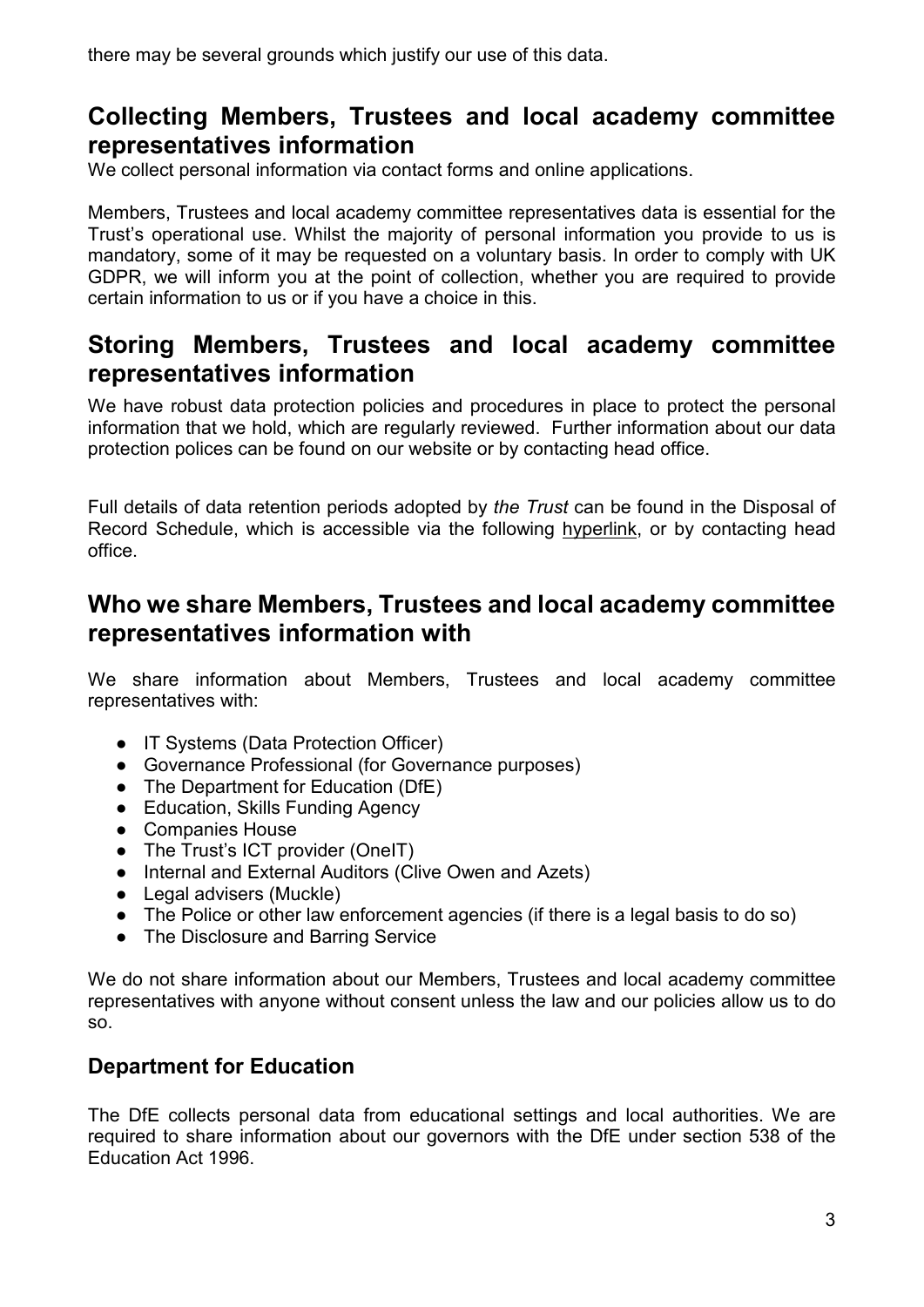All data is entered manually on the GIAS system and held by DfE under a combination of software and hardware controls which meet the current [government security policy](https://www.gov.uk/government/publications/security-policy-framework)  [framework.](https://www.gov.uk/government/publications/security-policy-framework)

The governor data that we lawfully share with the DfE via GIAS:

- will increase the transparency of governance arrangements
- will enable schools and the department to identify more quickly and accurately individuals who are involved in governance and who govern in more than one context
- allows the department to be able to uniquely identify an individual and in a small number of cases conduct checks to confirm their suitability for this important and influential role

### **Data collection requirements**

To find out more about the requirements placed on us by the DfE including the data that we share with them, please use the hyerlink below: <https://www.get-information-schools.service.gov.uk/Guidance/Governance>

**Please Note:** Some of personal data items are not publically available and are encrypted within the GIAS system. Access is restricted to a small number of DfE staff who need to see it in order to fulfil their official duties. The information is for internal purposes only and not shared beyond the department, unless the law allows it.

### **Requesting access to your personal data**

Under UK data protection legislation, Members, Trustees and local academy representatives have the right to request access to information about them that we hold, through a Subject Access Request (SAR)

If you make a subject access request, and we hold information about you, we will:

- Give you a description of it
- Tell you why we are holding, and processing it, and how long we will keep it for
- Explain where we got it from, if not from you or your child
- Tell you who it has been, or will be, shared with
- Let you know whether any automated decision-making is being applied to the data, and any consequences of this
- Give you a copy of the information in an intelligible form

Individuals also have the right for their personal information to be transmitted electronically to another organisation in certain circumstances.

To make SAR for your personal information, please email: [DPO@tved.org.uk](mailto:DPO@tved.org.uk) with Subject access request in the subject.

You also have the right to:

- Object to processing of personal data that is likely to cause, or is causing, damage or distress
- Prevent processing for direct marketing
- Object to decisions being taken by automated means